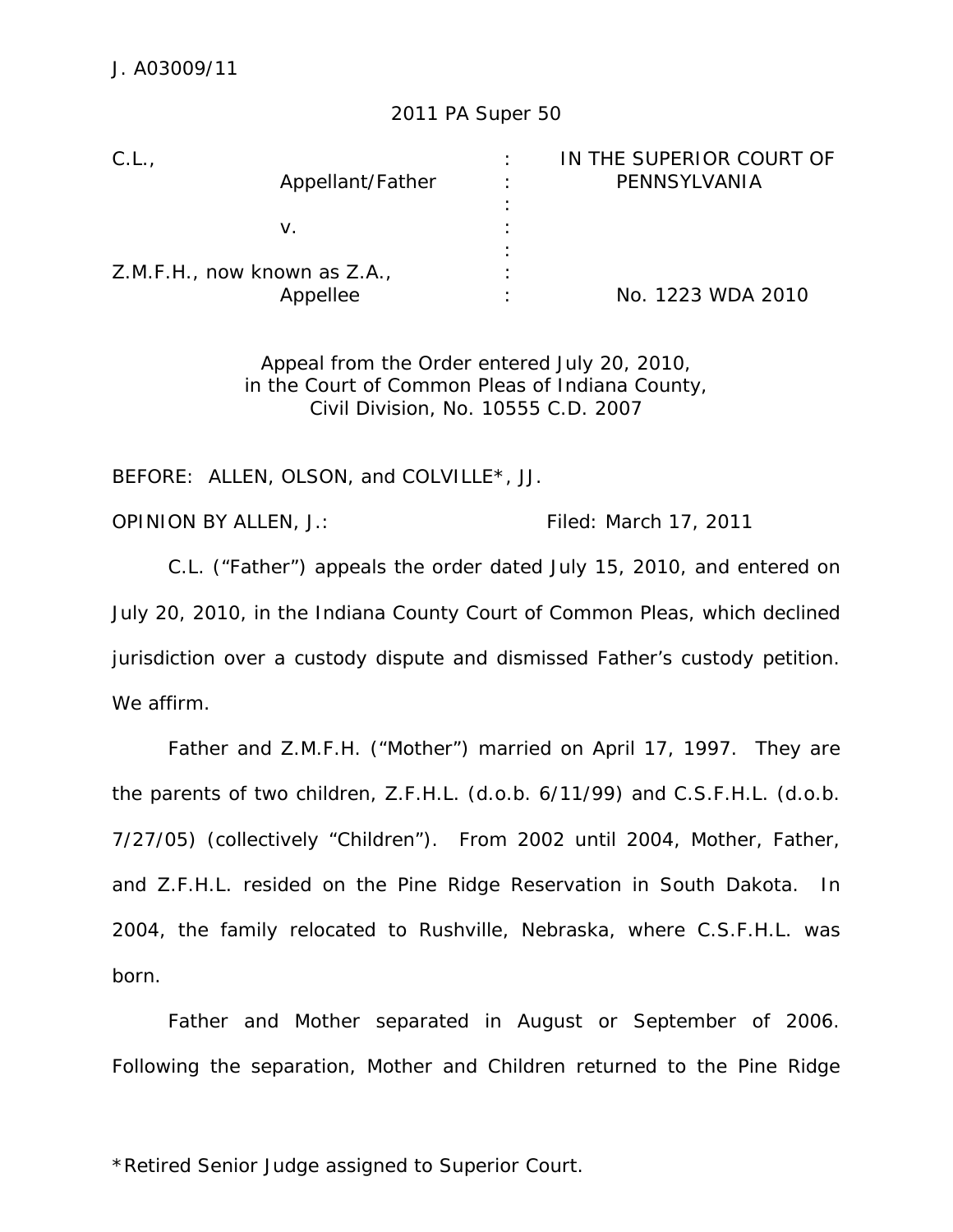$\overline{a}$ 

Reservation. Father moved to Indiana County, Pennsylvania. Mother agreed that Children could visit Father in November of 2006. However, Father never returned Children. Children have resided with Father in Indiana County, Pennsylvania since November of 2006.

On December 12, 2006, Mother filed a Complaint for Divorce with the Oglala Sioux Tribal Court (hereinafter "Tribal Court"), at case no. CIV-06- 0750.<sup>1</sup> In her complaint, Mother requested full and exclusive custody of Children. On January 5, 2007, the Tribal Court issued a temporary custody order and notice of hearing. The temporary order awarded legal and physical custody of Children to Mother pending adjudication of the divorce complaint. Notice of the order was mailed on January 5, 2007, via certified mail to Father. Father signed for the certified mailing on January 17, 2007.

The Tribal Court held a hearing on January 26, 2007, wherein Tribal Advocate Joe Clifford claimed to represent Father and requested a continuance, which was granted. Mr. Clifford did not enter a special appearance to contest jurisdiction.

Notice of the re-scheduled hearing date was subsequently mailed to Father. On March 17, 2007, Father's brother, S.L., signed a certified mailing containing notice of the new hearing date set for March 23, 2007.

Father did not attend the custody hearing in Tribal Court on March 23, 2007. However, Mother was present. In an order entered on April 19,

<sup>&</sup>lt;sup>1</sup> Mother and Children are duly enrolled members of the Oglala Sioux Tribe.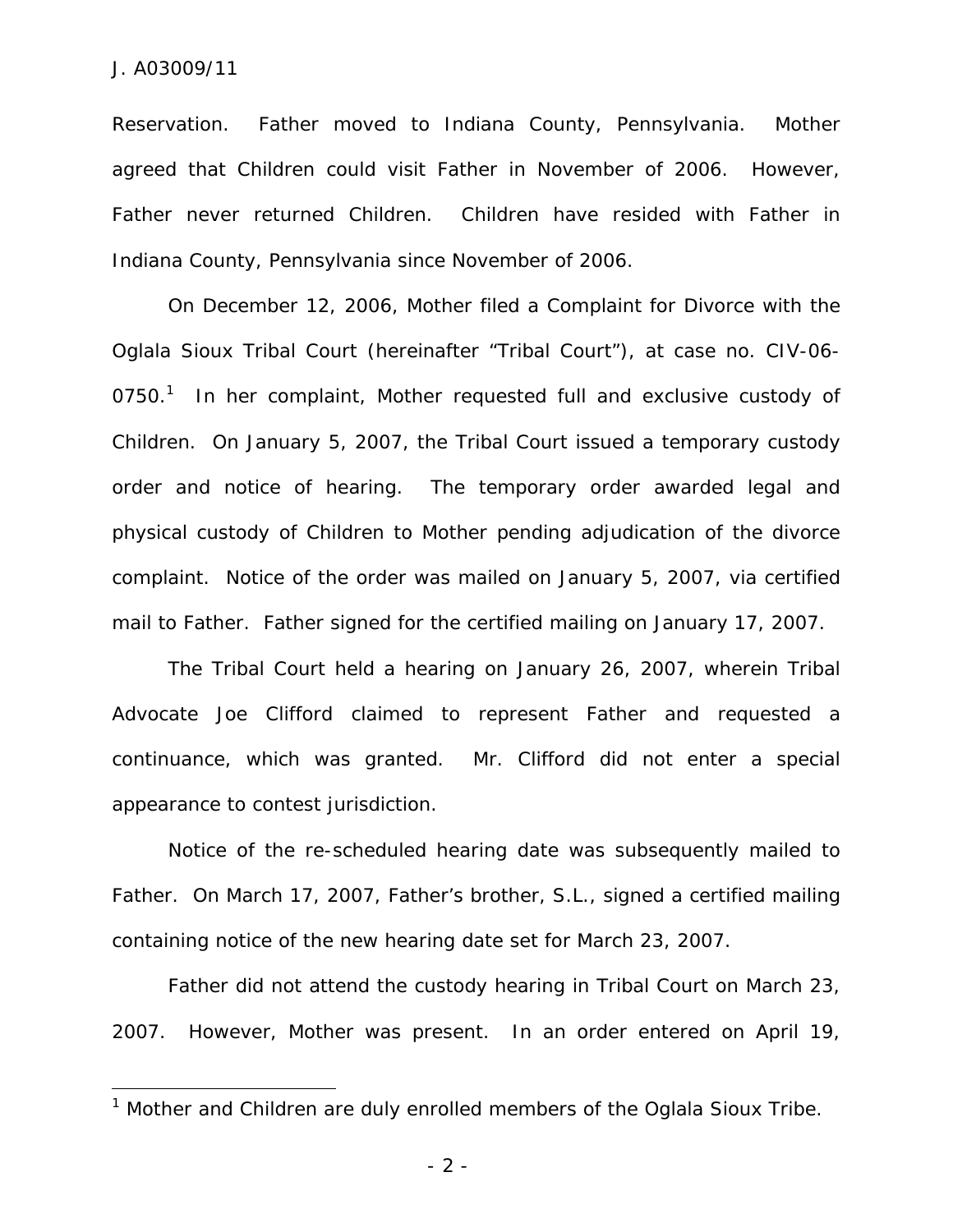2007, the Tribal Court granted Mother's request for a divorce, and awarded Mother full physical and legal custody of Children.

On March 12, 2007, Father filed a Complaint for Custody and Petition for Special Relief in the Court of Common Pleas of Indiana County, Pennsylvania. Therein, Father alleged that there was no action or court order in another jurisdiction. As such, on March 14, 2007, the trial court entered a temporary order prohibiting Z.M.F.H.'s removal from her current school enrollment and restricting the relocation of Children from Indiana County, pending further hearing.

The trial court held a hearing on April 2, 2007. Father attended the hearing along with his counsel. Mother was not present. Father testified that, while service on Mother was not achieved, she was aware of the proceeding. The trial court awarded temporary physical and legal custody of Children to Father and required Father to serve the order on Mother and to file an affidavit of service with the trial court. Father did not file an affidavit of service as directed.

On March 23, 2010, Mother filed a Petition for Enforcement of a Child Custody Determination under the Uniform Child Custody Jurisdiction and Enforcement Act ("UCCJEA"), 23 Pa.C.S.A. §§ 5401-5482. In an order entered on April 19, 2010, the Indiana County trial court stayed its proceedings pending communication with the Oglala Sioux Court.

- 3 -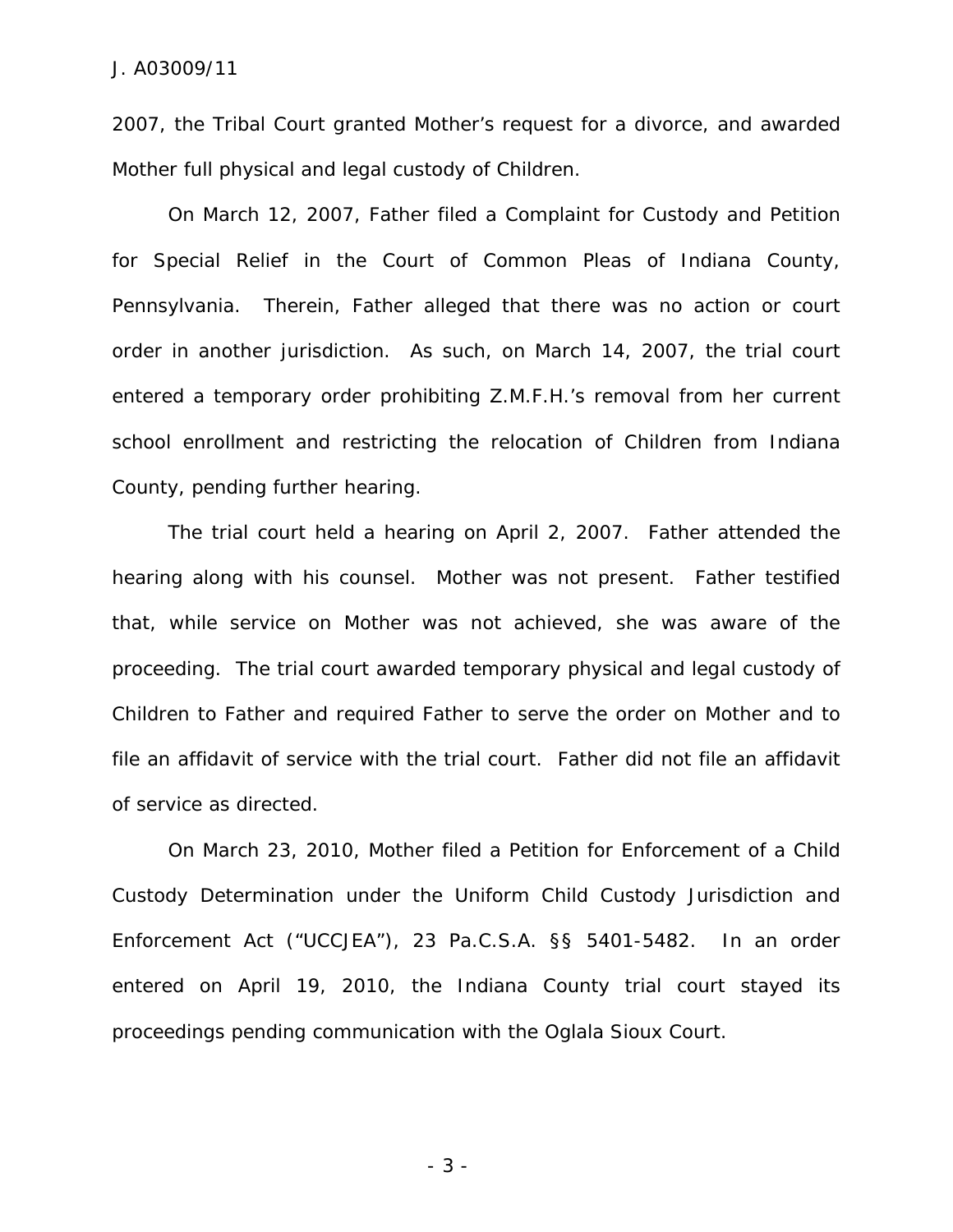On June 24, 2010, the trial court held an on-the-record conference pursuant to Sections 5424(d) and 5410(d) of the UCCJEA with the Honorable Patrick Lee, Chief Judge, Oglala Sioux Tribal Court. Mother's counsel, Father, and Father's counsel were present in Indiana County, while Mother and her Tribal Advocate were present at the Tribal Court in the Pine Ridge Indian Reservation.

 By order dated July 15, 2010, and entered on July 20, 2010, the Indiana County trial court concluded that the Tribal Court had jurisdiction over the custody dispute, pursuant to the UCCJEA. It vacated its prior custody determination and transferred the case to the Tribal Court. Father filed a timely notice of appeal from the order on August 4, 2010, along with a concise statement of errors complained of on appeal, pursuant to Pa.R.A.P. 1925(b).

 In his brief on appeal, Father presents the following questions for our review:

- 1. Were there simultaneous proceedings as defined by the Uniform Child Custody Jurisdiction and Enforcement Act (UCCJEA) or Federal Parental Kidnapping Prevention Act (PKPA)?
- 2. Were the Oglala Tribal Court Orders enforceable orders under the Uniform Child Custody Jurisdiction and Enforcement Act (UCCJEA) or Federal Parental Kidnapping Prevention Act (PKPA)?
- 3. Did the Appellee herein submit to the jurisdiction of the Indiana County Court of Common Pleas?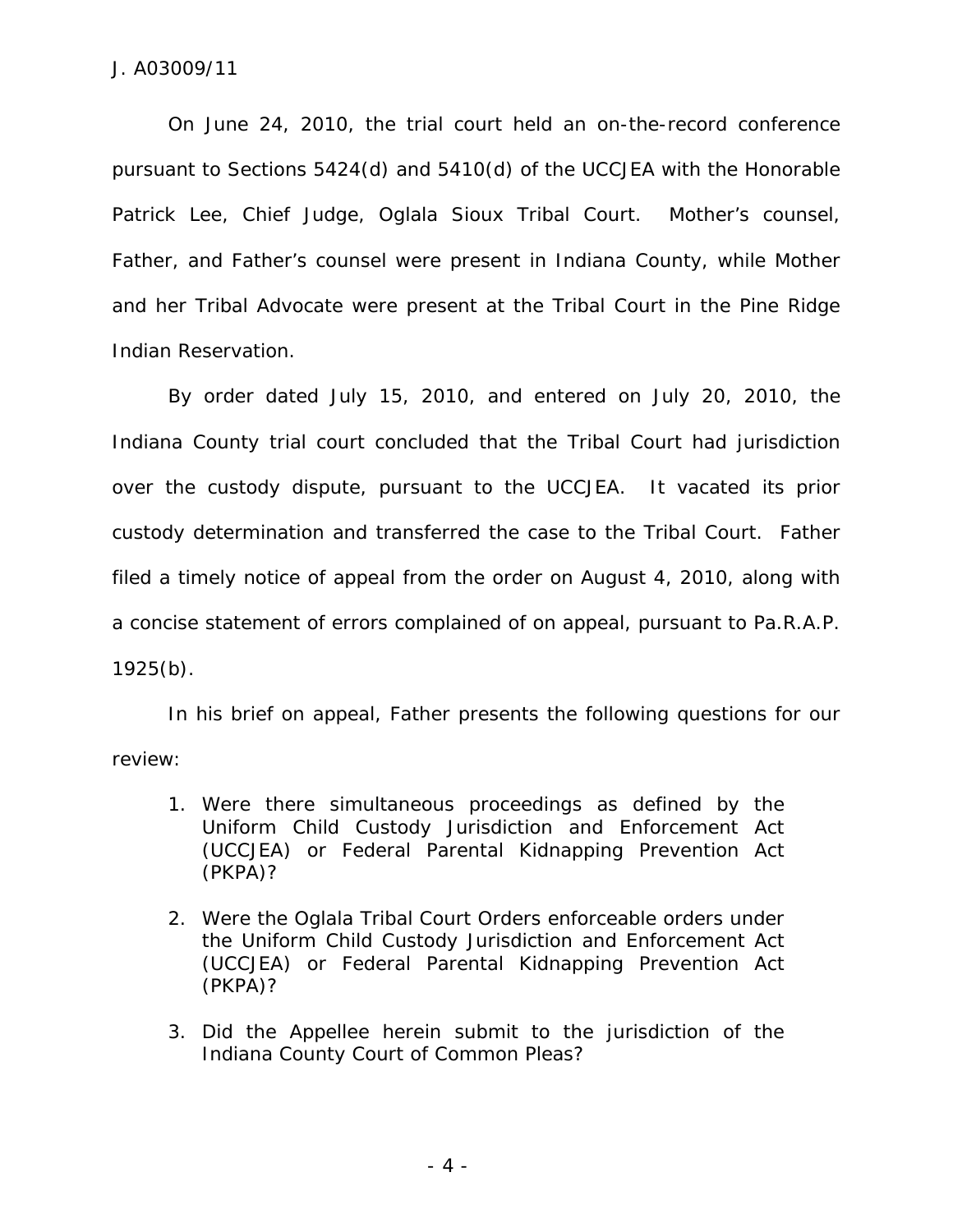- 4. Was Appellant herein given proper notice of the proceedings held by the Oglala Tribal Court?
- 5. Was Pennsylvania the proper jurisdiction to hear the within custody matter?

Father's Brief at 5.

 At the outset, we note that Father's five issues are interrelated, and the gravamen of his complaint challenges the trial court's conclusion that jurisdiction of the custody dispute properly lies with the Tribal Court. We begin by addressing this Court's relevant standard of review in matters involving the UCCJEA:

A court's decision to exercise or decline jurisdiction is subject to an abuse of discretion standard of review and will not be disturbed absent an abuse of that discretion. Under Pennsylvania law, an abuse of discretion occurs when the court has overridden or misapplied the law, when its judgment is manifestly unreasonable, or when there is insufficient evidence of record to support the court's findings. An abuse of discretion requires clear and convincing evidence that the trial court misapplied the law or failed to follow proper legal procedures.

*Wagner v. Wagner*, 887 A.2d 282, 285 (Pa. Super. 2005) (citation

omitted).

Here, the trial court provided the following analysis in support of its

order dismissing the case:

 A court of this Commonwealth must treat a tribe as if it were a State of the [United States] and child custody determinations made by a tribe under factual circumstances in substantial conformity with the UCCJEA (§ 5404(b) and (c)) must be recognized and enforced. The Oglala Sioux Tribe of the Pine Ridge Indian Reservation is formerly [sic] recognized by Federal law. At the time Mother commenced proceedings in the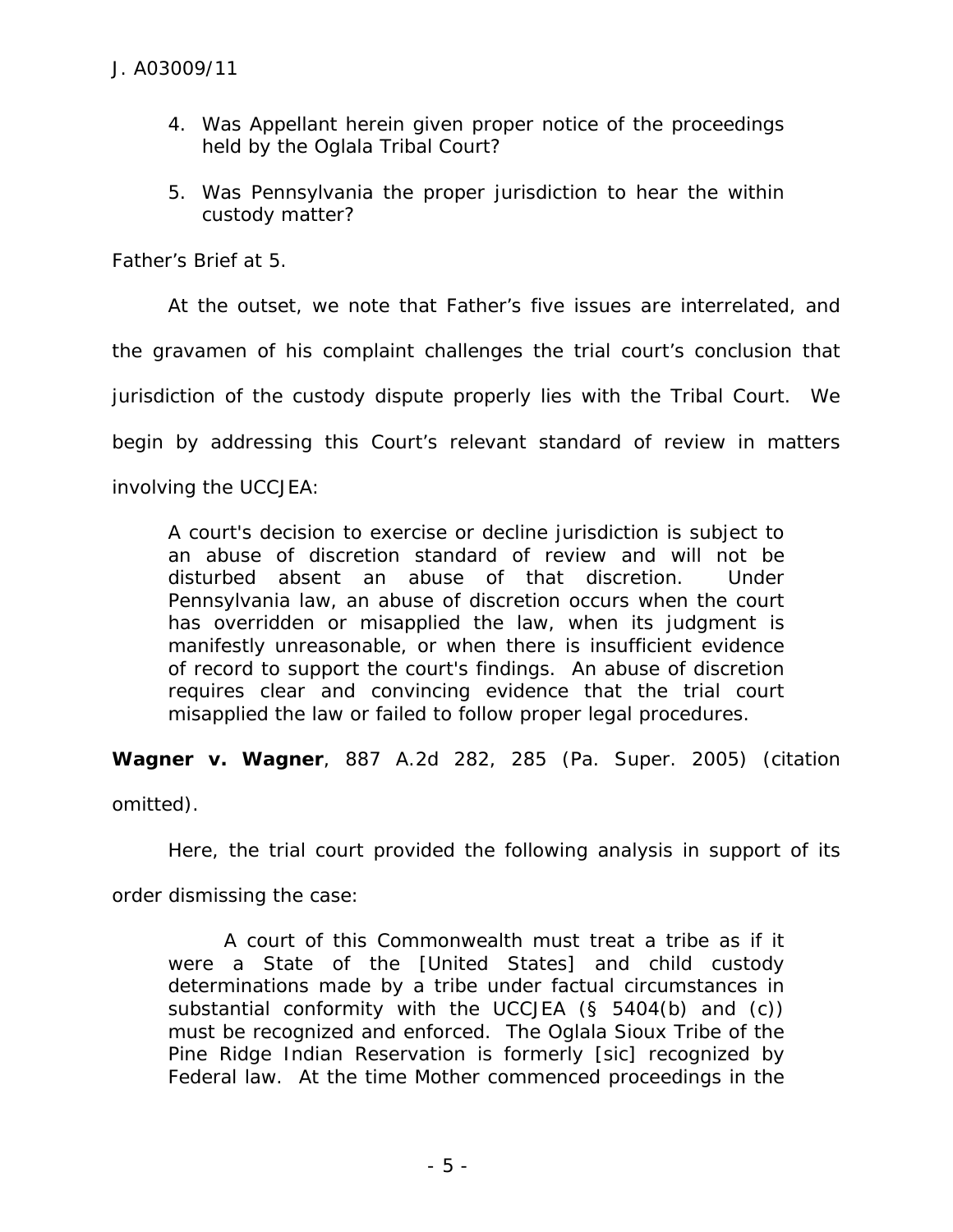Oglala Sioux Tribal Court (December 16, 2006), there was no "home state."

 [Section 5402] of the UCCJEA defines "home state" as: "The state in which a child lived with a parent or a person acting as a parent for at least six consecutive months immediately before the commencement of a child custody proceeding." On December 16, 2006, the children had not lived on the Pine Ridge Reservation, Pennsylvania, or Nebraska for at least six consecutive months immediately before the commencement of Mother's proceedings in the Oglala Sioux Court. At the time the action was filed in the Oglala Sioux Tribal Court, no state, including the Oglala Sioux Tribal Court, had exclusive, continuing jurisdiction pursuant to [Section 5421(b)].

 The Oglala Sioux Court and the Commonwealth of Pennsylvania have significant connections with the minor children. The children were and are enrolled members of the Oglala Sioux tribe. The children lived on the Pine Ridge Reservation, and attended functions and activities at the Pine Ridge Reservation. Mother resided at the Pine Ridge Reservation when she commenced her action. The children resided in the Commonwealth of Pennsylvania when Mother's [Petition for Enforcement] was filed. [Z.F.H.L.] attends school in the Commonwealth of Pennsylvania. The Father and members of [his] family reside in the Commonwealth of Pennsylvania.

 Simultaneous proceedings exist in the Oglala Sioux Court and the Commonwealth of Pennsylvania. Where there is no home state, no state with exclusive, continuing jurisdiction, and more than one significant connection state, [Section 5426] of the UCCJEA prohibits a court of this Commonwealth from exercising jurisdiction if a proceeding has been commenced in a court of another state having jurisdiction.<sup>1</sup>

 The UCCJEA requires notice and an opportunity to be heard to all persons entitled to notice. [23 Pa.C.S.A. §5435]. Notice is to be given by any method allowed by either the state that issues the notice or the state where the notice is received. Uniform Law Comment, §5408. [Section 20.3- Service of Process] of the Tribal Court Rules permits service by "registered or certified mail return receipt requested" to the defendant's "usual residence" where personal service is impractical. The Oglala Sioux Court served Father by certified mail on January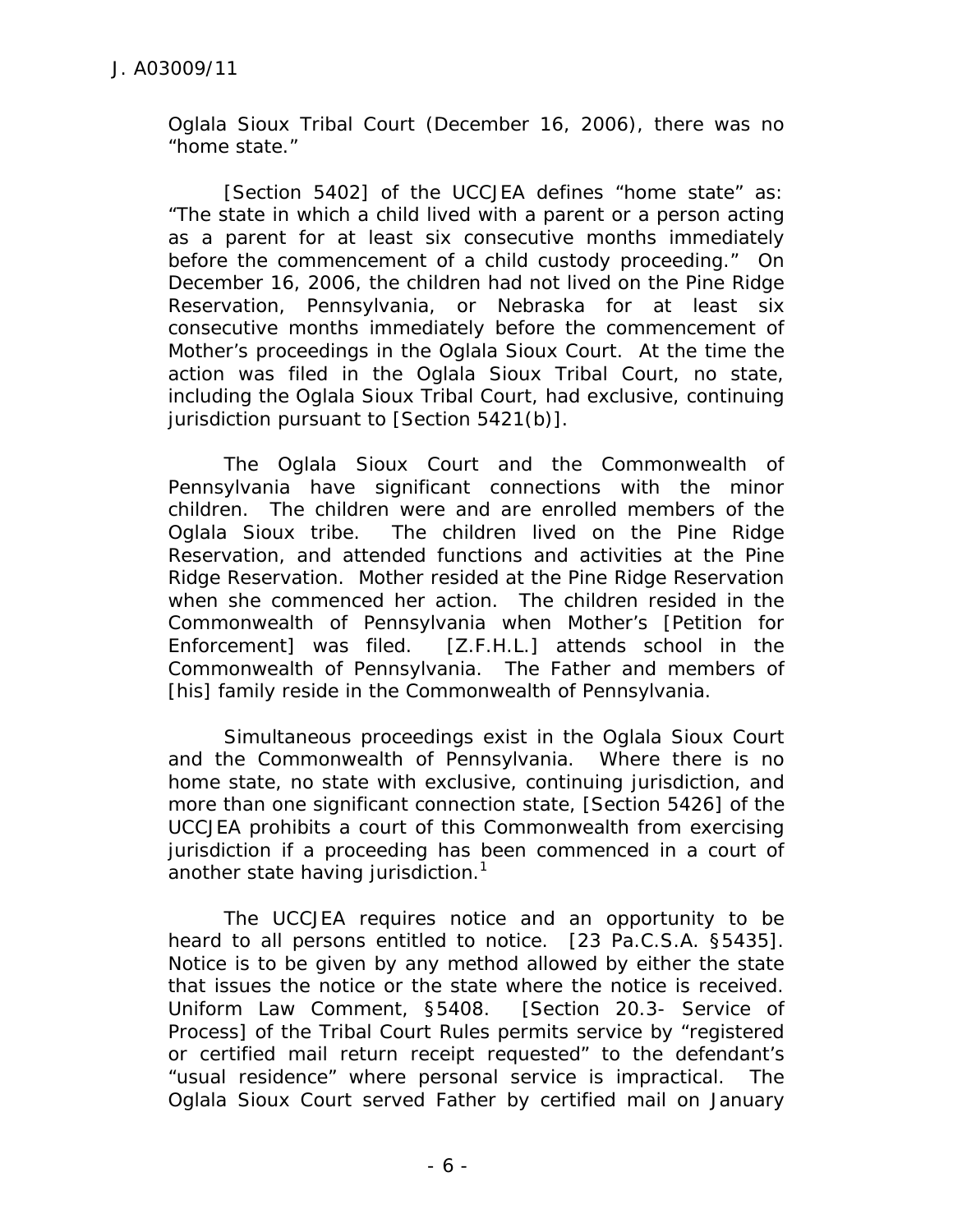17, 2007, as evidenced by the signed return receipt. The Oglala Sioux Court has jurisdiction substantially in conformity with the UCCJEA.

 $1$  The Uniform Law Comments note that "For these cases, this section retains the 'first in time' rule of the UCCJEA."

Trial Court Opinion, 7/20/10, at 5-7.

In his first claim, Father alleges that there were not simultaneous

proceedings as defined by the UCCJEA. Thus, Father alleges that the trial

court erroneously applied Section 5426. Section 5426 provides as follows:

# **§ 5426. Simultaneous proceedings**

 **(a) General rule.--**Except as otherwise provided in section 5424 (relating to temporary emergency jurisdiction), a court of this Commonwealth may not exercise its jurisdiction under this subchapter if, at the time of the commencement of the proceeding, a proceeding concerning the custody of the child has been commenced in a court of another state having jurisdiction substantially in conformity with this chapter unless the proceeding has been terminated or is stayed by the court of the other state because a court of this Commonwealth is a more convenient forum under section 5427 (relating to inconvenient forum).

**(b) Stay; communication with other court.--**Except as otherwise provided in section 5424, a court of this Commonwealth, before hearing a child custody proceeding, shall examine the court documents and other information supplied by the parties pursuant to section 5429 (relating to information to be submitted to court). If the court determines that a child custody proceeding has been commenced in a court in another state having jurisdiction substantially in accordance with this chapter, the court of this Commonwealth shall stay its proceeding and communicate with the court of the other state. If the court of the state having jurisdiction substantially in accordance with this chapter does not determine that the court of this Commonwealth is a more appropriate forum, the court of this Commonwealth shall dismiss the proceeding.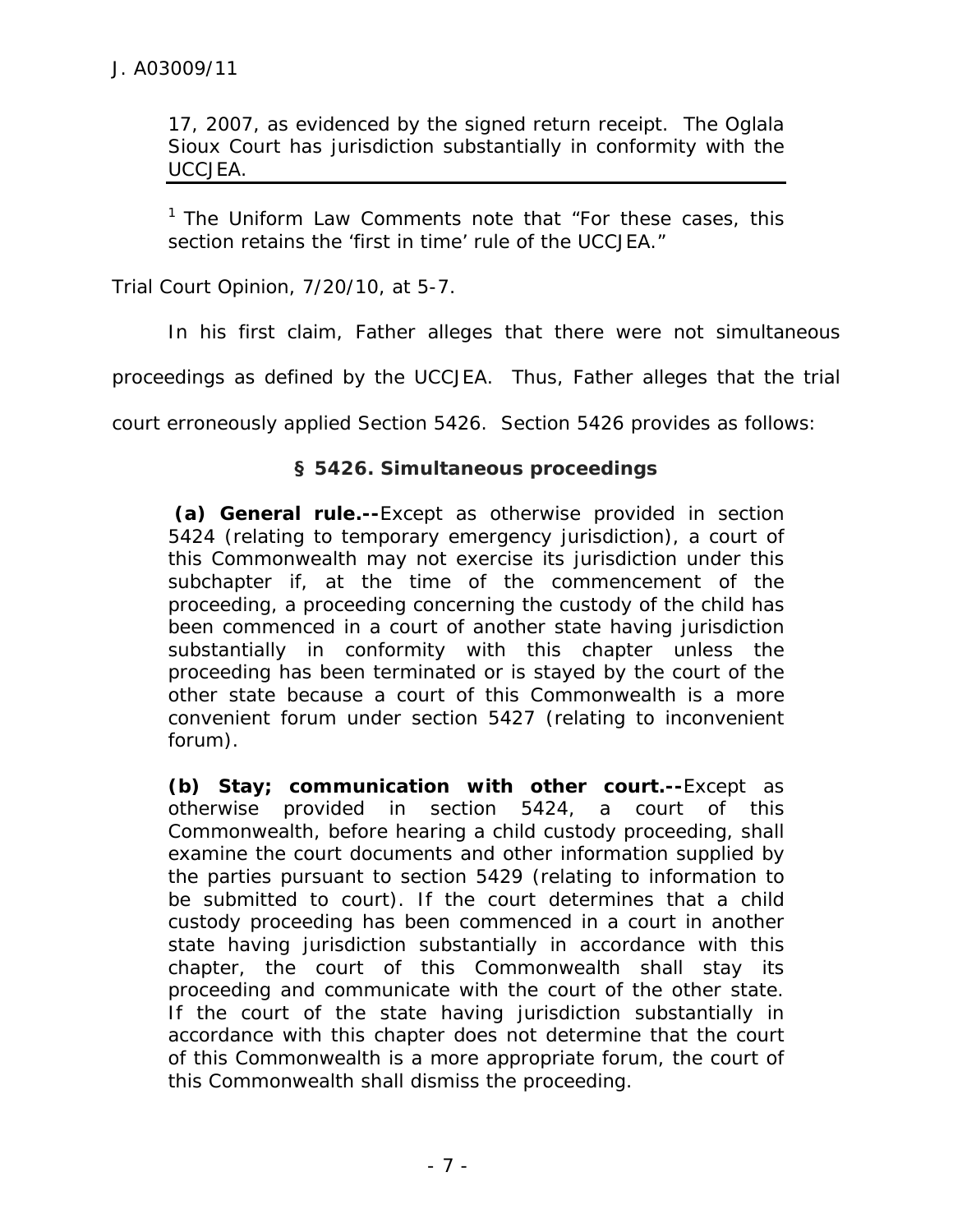**(c) Modification.--**In a proceeding to modify a child custody determination, a court of this Commonwealth shall determine whether a proceeding to enforce the determination has been commenced in another state. If a proceeding to enforce a child custody determination has been commenced in another state, the court may:

(1) stay the proceeding for modification pending the entry of an order of a court of the other state enforcing, staying, denying or dismissing the proceeding for enforcement;

(2) enjoin the parties from continuing with the proceeding for enforcement; or

(3) proceed with the modification under conditions it considers appropriate.

23 Pa.C.S.A. § 5426.

Additionally, we note that Section 5447 directs treatment of a petition

for enforcement, such as the petition filed by Mother *sub judice*, as follows:

If a proceeding for enforcement under this subchapter is commenced in a court of this Commonwealth and the court determines that a proceeding to modify the determination is pending in a court of another state having jurisdiction to modify the determination under Subchapter B (relating to jurisdiction), the enforcing court shall immediately communicate with the modifying court. The proceeding for enforcement continues unless the enforcing court, after consultation with the modifying court, stays or dismisses the proceeding.

23 Pa.C.S.A. 5447.

 The trial court in this case properly concluded that there were simultaneous proceedings in the Tribal Court and the trial court. Section 5426 of the UCCJEA explicitly provides that "a court of this Commonwealth may not exercise its jurisdiction under this subchapter if, at the time of the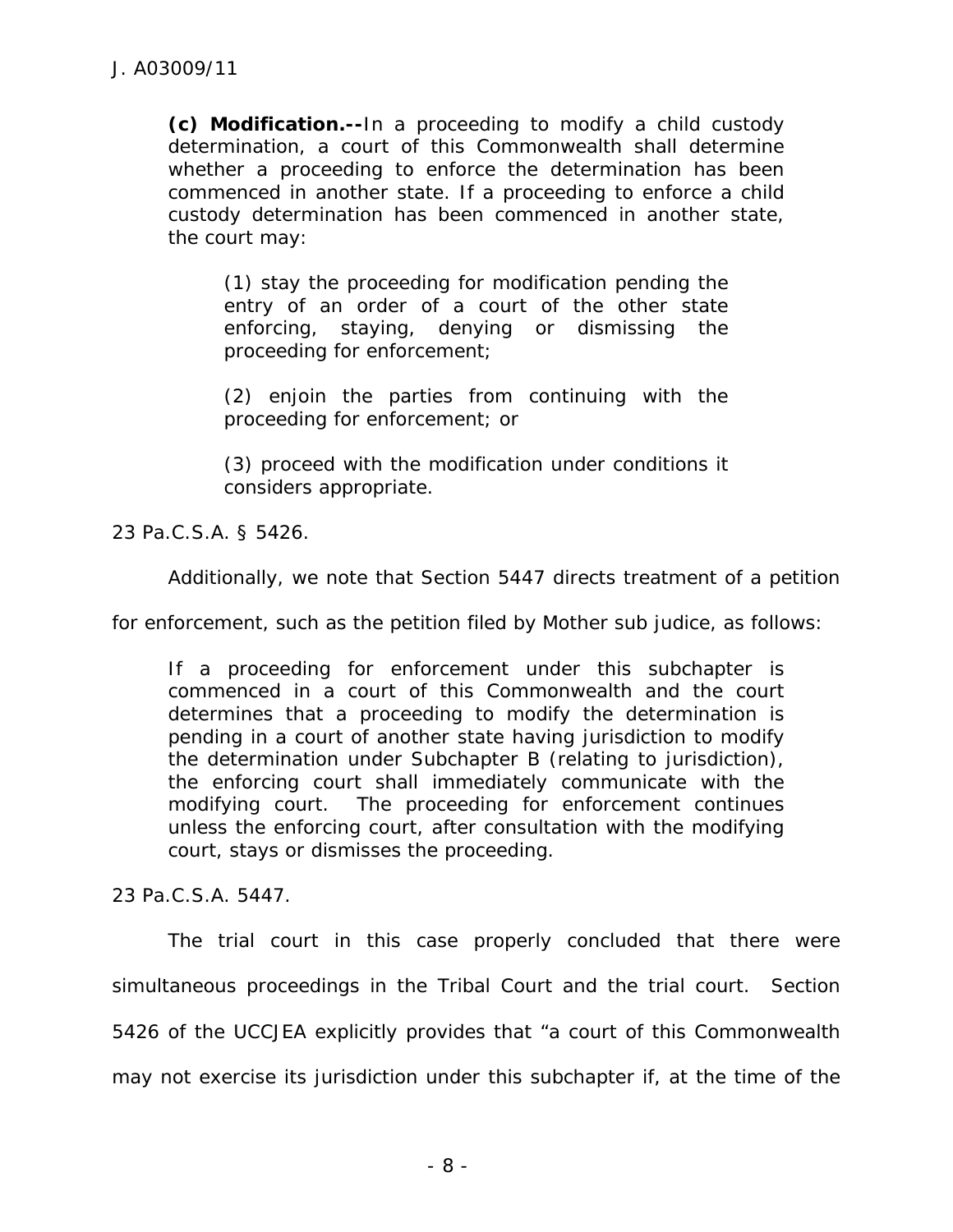commencement of the proceeding, a proceeding concerning the custody of the child has been commenced in a court of another state having jurisdiction in substantial conformity with this chapter. . . ." 23 Pa.C.S.A. § 5426(a). At the time that Father commenced his custody petition in the trial court, Mother had already commenced a custody action in the Tribal Court. Thus, the trial court properly considered itself the "modifying court" as contemplated in Section 5447 of the UCCJEA. Further, the trial court duly contacted the Tribal Court and determined that Father's custody petition should be dismissed. We find the trial court's actions congruous with the dictates of the UCCJEA. Accordingly, Father's first claim on appeal fails.

 As Father's second and fourth issues are related, we address them concomitantly. Father first claims that the custody determination in Tribal Court is not valid because he did not have notice of the proceedings in tribal court. This claim is without merit. The trial court's conclusion that Father received notice of the proceeding in tribal court is adequately supported in the record. The January 5, 2007 Temporary Custody Order and Notice of Hearing was sent by certified mail to Father at his last known address, the home of his mother, where he had informed Mother that he resided with Children. N.T., 6/24/10, at 97. Mother testified that she was familiar with Father's signature and that the signature on the return receipt was his. *Id*. at 98. The trial court found Mother's testimony credible, and we may not disturb this credibility determination. *Johns v. Cioci*, 865 A.2d 931, 936

- 9 -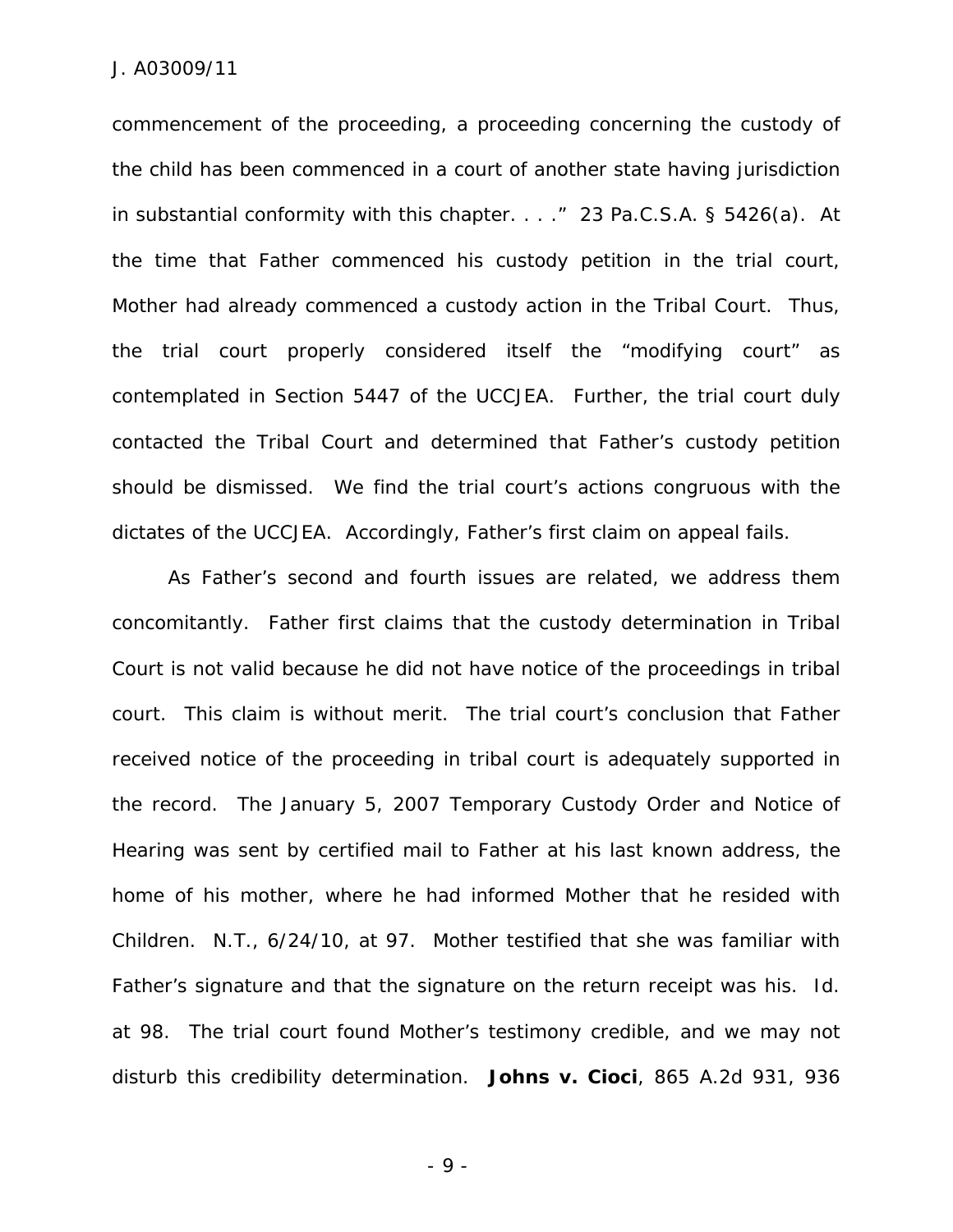(Pa. Super. 2004) ("[W]ith regard to issues of credibility and weight of the evidence, this Court must defer to the trial judge who presided over the proceedings and thus viewed the witnesses first hand.").

Father additionally argues that the Pine Ridge Indian Reservation was not Children's "home state" for the purpose of the UCCJEA and therefore, the custody order in Tribal Court should have no effect. Father asserts that, even assuming *arguendo*, that the Tribal Court properly had jurisdiction over Mother's initial custody complaint, the Tribal Court does not have continuing jurisdiction because the tribal state does not remain the residence of the child or of any contestant.

We first note that Father is incorrect in his assertion that the trial court concluded that the Pine Ridge Indian Reservation was Children's home state. The trial court's opinion explicitly states that it found Children did not have a home state at the time of the commencement of Mother's custody petition. **See** Trial Court Opinion, 7/20/10, at 5 ("At the time Mother commenced proceedings in the Oglala Sioux Tribal Court (December 16, 2006), there was no 'home state.'"). On December 16, 2006, when Mother filed her custody petition, Children had not lived on the Pine Ridge Reservation, Pennsylvania, or Nebraska for the minimum of six months.<sup>2</sup>

 $\overline{a}$ 

 $2$  The UCCJEA defines "home state" as follows:

The state in which a child lived with a parent or a person for at least six consecutive months immediately before the commencement of a child custody proceeding. In the case of a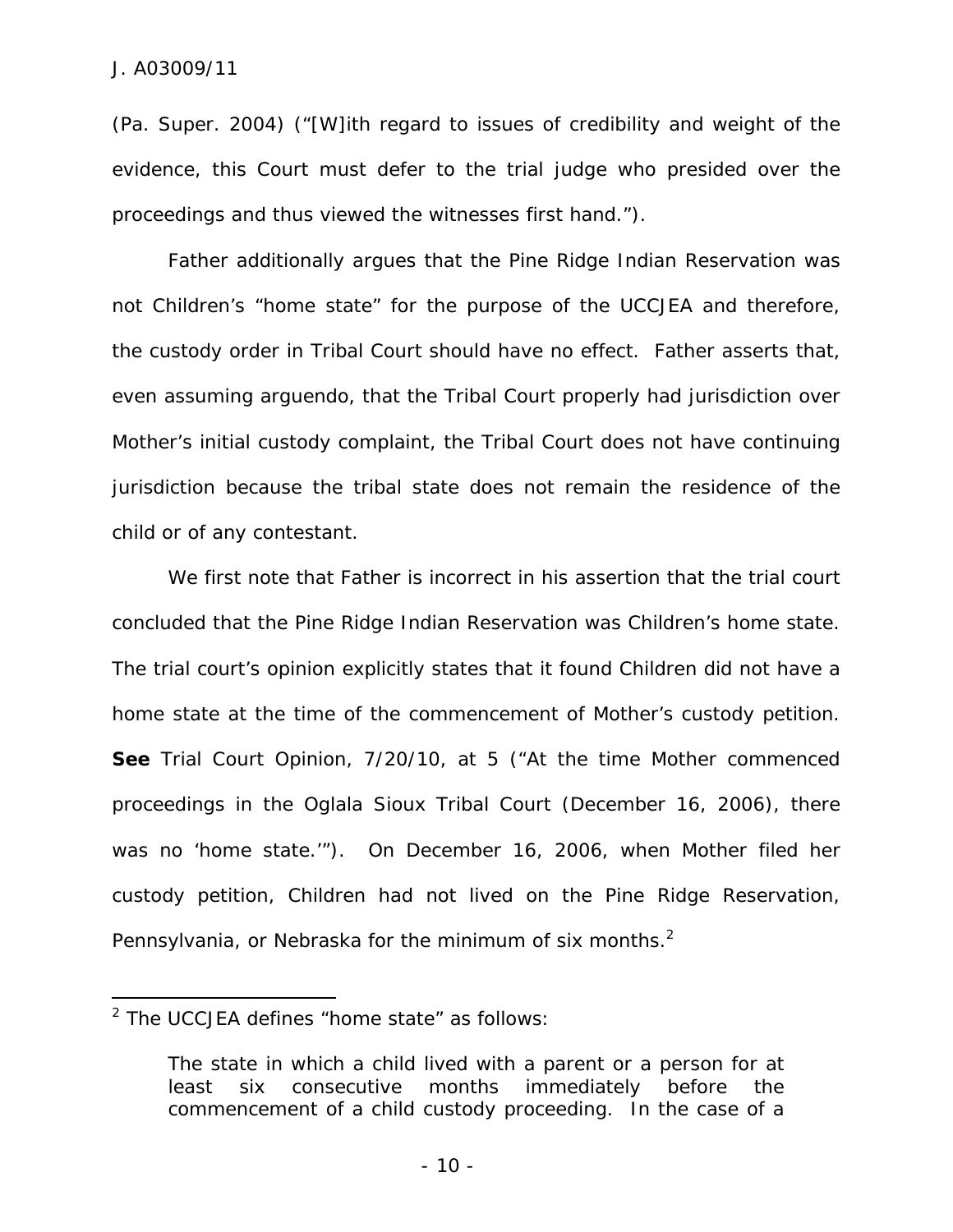The UCCJEA and the Parental Kidnapping Prevention Act ("PKPA"), 28 U.S.C.S. §1738A, recognize that there may be situations where there is no home state. The Uniform Law Comment to Section 5426 states:

 [T]he simultaneous proceedings problem will arise only when there is no home state, no state with exclusive, continuing jurisdiction and more than one significant connection state. For those cases, this section retains the "first in time" rule. . . . Communication between courts is required when it is determined that a proceeding has been commenced in another state.

23 Pa.C.S.A. 5426 (Comment).

In this case, the trial court determined that both states have significant connections. Relative to the Oglala Sioux Court, Children are enrolled members of the tribe, the family lived on the reservation for some time, and Mother commenced her custody action when she resided on the Pine Ridge Reservation. However, Z.F.H.L. attends school in the Commonwealth of Pennsylvania, where Father and his family members reside. Based on these factors, the trial court concluded that Children have significant connections to both states.

 When applying the "first in time" rule, it is clear that Mother filed her petition for custody on December 16, 2006, several months before Father filed his custody petition in the trial court on March 12, 2007. Since the

23 Pa.C.S.A. §5402.

 $\overline{a}$ 

child six months of age or younger, the term means the state in which the child lived from birth with any of the persons mentioned. A period of temporary absence of any of the mentioned persons is part of the period.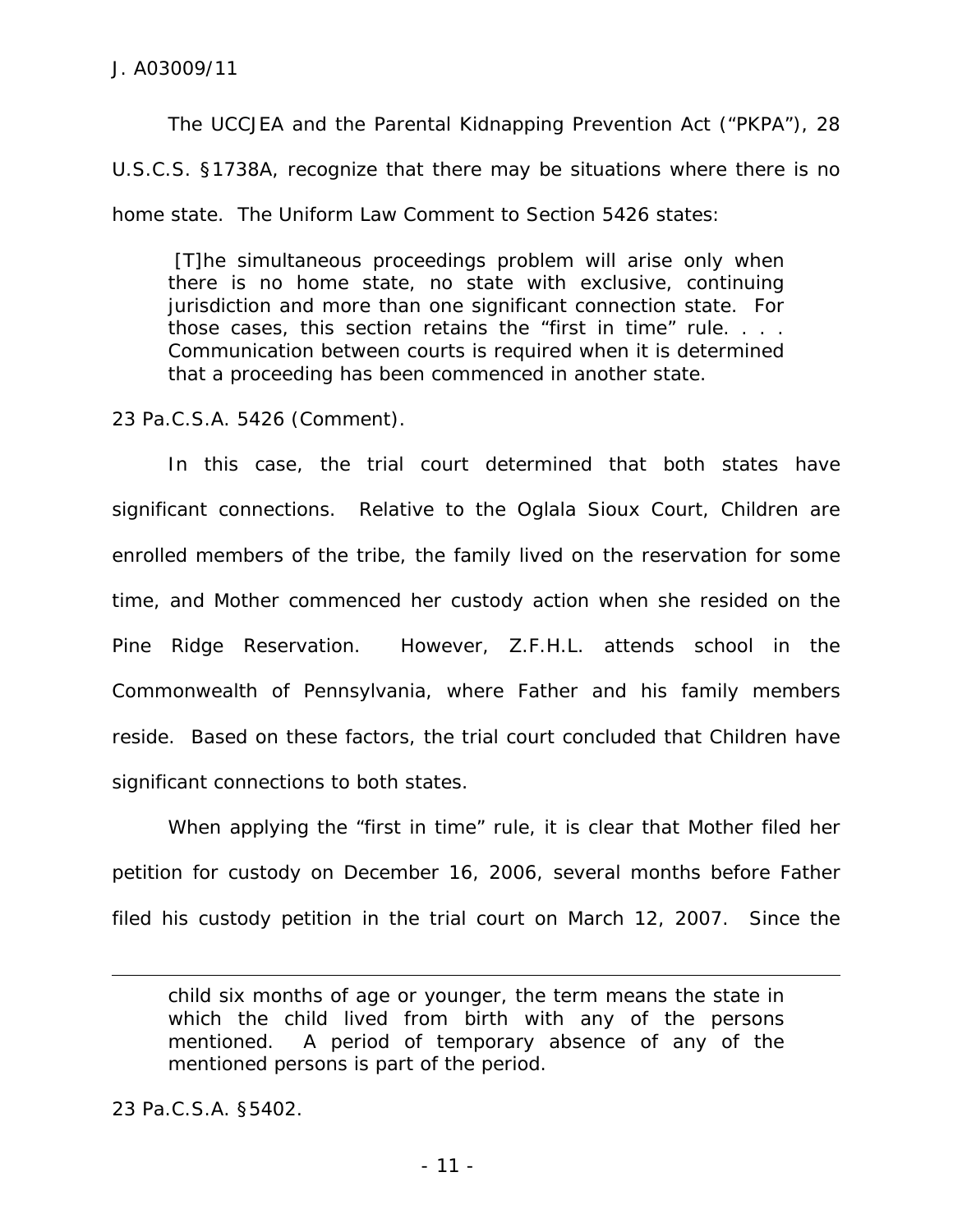Tribal Court action came first in time, the trial court was prohibited from exercising jurisdiction pursuant to Section 5426. 23 Pa.C.S.A. § 5426. Additionally, to the extent Father argues that the Tribal Court does not have continuing, exclusive jurisdiction, pursuant to 23 Pa.C.S.A. 5422, we note that the Uniform Law Comment to that section expressly states that "the original decree state is the sole determinant of whether jurisdiction continues." Thus, the Tribal Court alone has the ability to make a determination regarding whether jurisdiction continues with the Oglala Sioux Tribe. As such, Father's claim fails.

In his third issue, Father asserts that Mother submitted to the jurisdiction of the trial court on January 12, 2009, when she filed an "Injunction to Cease Child Support Payments & Return of Minor Children." Father's brief does not elaborate on this argument other than this bald assertion.

The record reflects that Mother filed the aforementioned petition *pro se* in an effort to have Children returned to her custody. The trial court dismissed Mother's petition without prejudice. Mother subsequently obtained counsel and filed her Petition for Enforcement. We conclude that the trial court properly determined that it did not have subject matter jurisdiction over the custody determination of Children for the aforementioned reasons. Furthermore, whether or not Mother submitted to personal jurisdiction in the Commonwealth is irrelevant, as the controlling

- 12 -